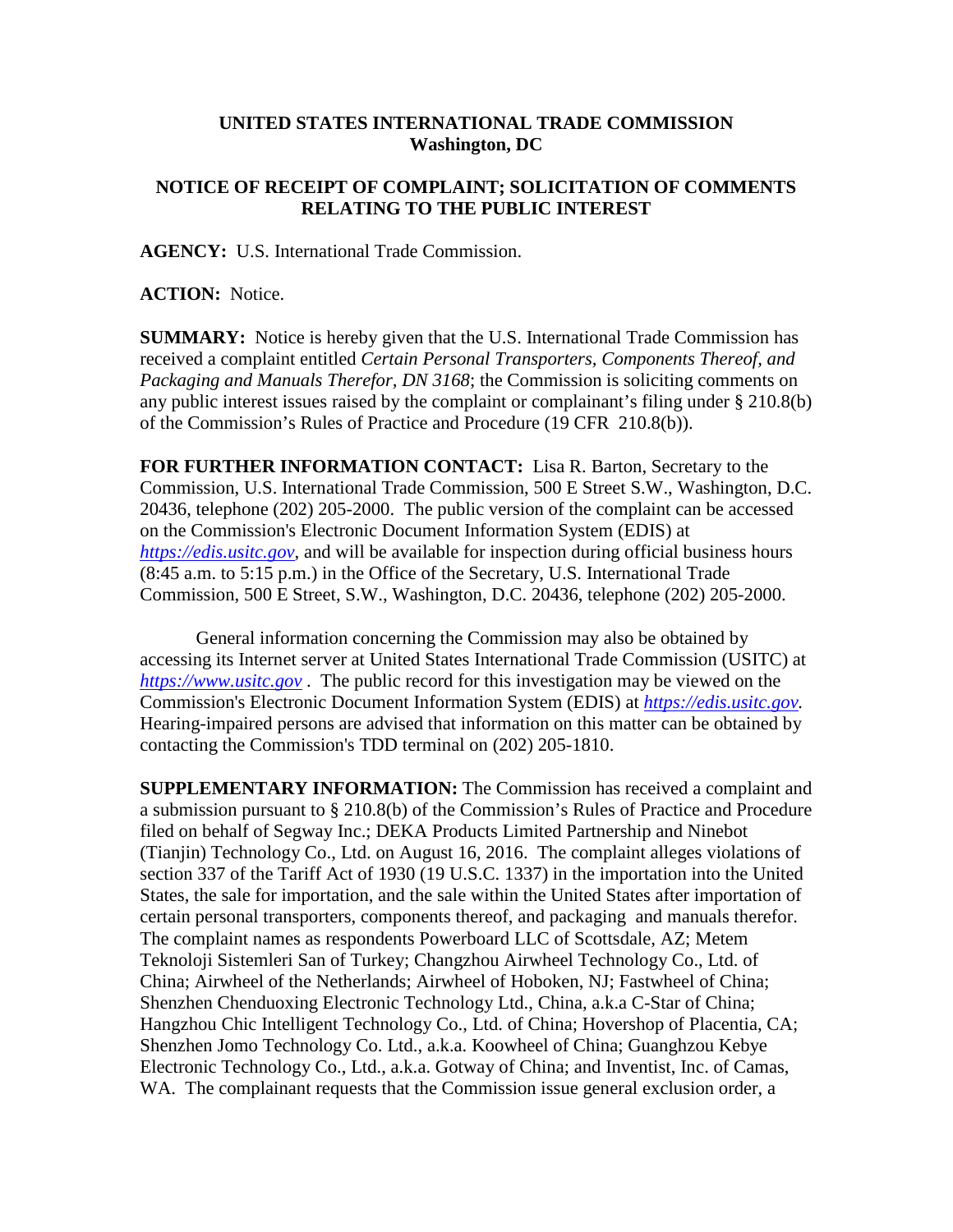limited exclusion order, cease and desist orders and impose a bond upon respondents' alleged infringing articles during the 60-day Presidential review period pursuant to 19 U.S.C. 1337(j).

Proposed respondents, other interested parties, and members of the public are invited to file comments, not to exceed five (5) pages in length, inclusive of attachments, on any public interest issues raised by the complaint or § 210.8(b) filing. Comments should address whether issuance of the relief specifically requested by the complainant in this investigation would affect the public health and welfare in the United States, competitive conditions in the United States economy, the production of like or directly competitive articles in the United States, or United States consumers.

In particular, the Commission is interested in comments that:

- (i) explain how the articles potentially subject to the requested remedial orders are used in the United States;
- (ii) identify any public health, safety, or welfare concerns in the United States relating to the requested remedial orders;
- (iii) identify like or directly competitive articles that complainant, its licensees, or third parties make in the United States which could replace the subject articles if they were to be excluded;
- (iv) indicate whether complainant, complainant's licensees, and/or third party suppliers have the capacity to replace the volume of articles potentially subject to the requested exclusion order and/or a cease and desist order within a commercially reasonable time; and
- (v) explain how the requested remedial orders would impact United States consumers.

Written submissions must be filed no later than by close of business, eight calendar days after the date of publication of this notice in the *Federal Register*. There will be further opportunities for comment on the public interest after the issuance of any final initial determination in this investigation.

Persons filing written submissions must file the original document electronically on or before the deadlines stated above and submit 8 true paper copies to the Office of the Secretary by noon the next day pursuant to  $\S 210.4(f)$  of the Commission's Rules of Practice and Procedure (19 CFR 210.4(f)). Submissions should refer to the docket number ("Docket No. 3168") in a prominent place on the cover page and/or the first page. (*See* Handbook for [Electronic Filing Procedures](http://www.usitc.gov/secretary/fed_reg_notices/rules/handbook_on_electronic_filing.pdf), *Electronic Filing Procedures*<sup>[1](#page-1-0)</sup>). Persons with questions regarding filing should contact the Secretary (202-205-2000).

 $\overline{a}$ 

<span id="page-1-0"></span><sup>1</sup> Handbook for Electronic Filing Procedures: *[https://www.usitc.gov/documents/handbook\\_on\\_filing\\_procedures.pdf](https://www.usitc.gov/documents/handbook_on_filing_procedures.pdf)*